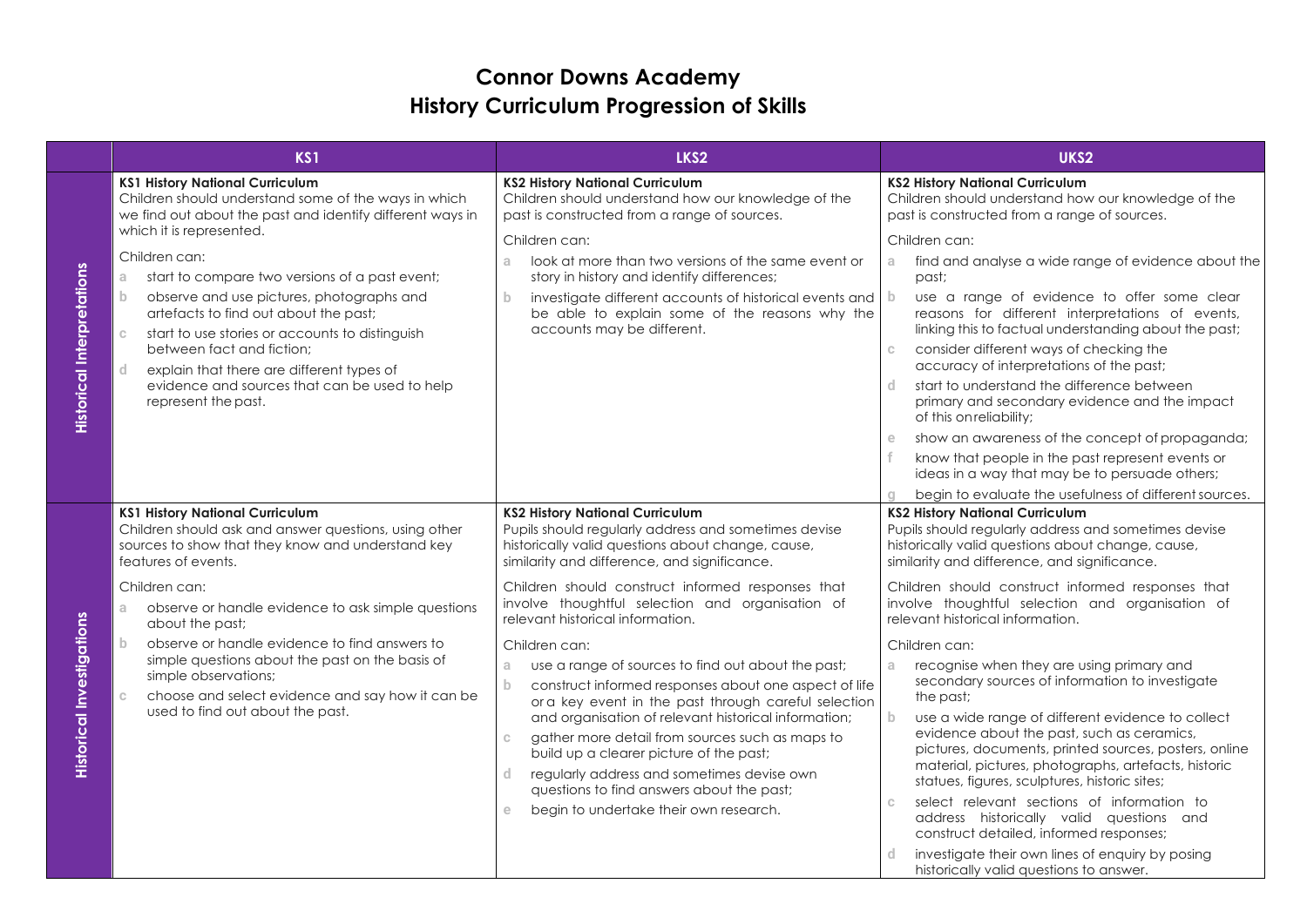| Chronological Understanding                                                      | <b>KS1 History National Curriculum</b><br>Pupils should develop an awareness of the past, using<br>common words and phrases relating to the passing of<br>time. They should know where the people and events<br>they study fit within a chronological framework.<br>Children can:<br>sequence artefacts and events that are close<br>a.<br>together in time;<br>$\mathbf b$<br>order dates from earliest to latest on simple timelines;<br>sequence pictures from different periods;<br>$\mathbb{C}$<br>describe memories and changes that have<br>d.<br>happened in their own lives;<br>use words and phrases such as: old, new, earliest,<br>e.<br>latest, past, present, future, century, new, newest, old,<br>oldest, modern, before, after to show the passing of<br>time. | <b>KS2 History National Curriculum</b><br>Pupils should continue to develop a chronologically<br>secure knowledge and understanding of British, local<br>and world history, establishing clear narratives within<br>and across the periods they study.<br>Children can:<br>sequence several events, artefacts or historical<br>a.<br>figures on a timeline using dates, including those that<br>are sometimes further apart, and terms related to the<br>unit being studied and passing of time;<br>understand that a timeline can be divided into BC<br>(Before Christ) and AD (Anno Domini).                                              | <b>KS2 History National Curriculum</b><br>Pupils should continue to develop a chronologically<br>secure knowledge and understanding of British, local<br>and world history, establishing clear narratives within<br>and across the periods they study.<br>Children can:<br>order an increasing number of significant<br>$a -$<br>events, movements and dates on a timeline<br>using dates accurately;<br>$\mathbf{b}$<br>accurately use dates and terms to describe<br>historical events:<br>understand and describe in some detail the main<br>$\mathbb{C}$<br>changes to an aspect in a period in history;<br>understand how some historical events/periods<br>d.<br>occurred concurrently in different locations. |
|----------------------------------------------------------------------------------|---------------------------------------------------------------------------------------------------------------------------------------------------------------------------------------------------------------------------------------------------------------------------------------------------------------------------------------------------------------------------------------------------------------------------------------------------------------------------------------------------------------------------------------------------------------------------------------------------------------------------------------------------------------------------------------------------------------------------------------------------------------------------------|---------------------------------------------------------------------------------------------------------------------------------------------------------------------------------------------------------------------------------------------------------------------------------------------------------------------------------------------------------------------------------------------------------------------------------------------------------------------------------------------------------------------------------------------------------------------------------------------------------------------------------------------|----------------------------------------------------------------------------------------------------------------------------------------------------------------------------------------------------------------------------------------------------------------------------------------------------------------------------------------------------------------------------------------------------------------------------------------------------------------------------------------------------------------------------------------------------------------------------------------------------------------------------------------------------------------------------------------------------------------------|
| Knowledge and Understanding of Events,<br>Past<br>Changes in the<br>and<br>eople | <b>KS1 History National Curriculum</b><br>Pupils should identify similarities and differences<br>between ways of life in different periods.<br>Children should choose and use parts of stories and<br>other sources to show that they know and understand<br>key features of events.<br>Children can:<br>recognise some similarities and differences between<br>a.<br>the past and the present;<br>identify similarities and differences between ways of<br>b.<br>life in different periods;<br>know and recount episodes from stories and<br>$\mathbb{C}$<br>significant events in history;<br>d.<br>understand that there are reasons why people in the<br>past acted as they did;<br>describe significant individuals from the past.<br>e.                                   | <b>KS2 History National Curriculum</b><br>Children should note connections, contrasts and trends<br>over time.<br>Children can:<br>note key changes over a period of time and be able<br>a<br>to give reasons for those changes;<br>find out about the everyday lives of people in time<br>$\mathbf{b}$<br>studied compared with our life today;<br>explain how people and events in the past have<br>C.<br>influenced life today;<br>identify key features, aspects and events of the<br>d.<br>time studied;<br>describe connections and contrasts between<br>$\mathbf{e}$<br>aspects of history, people, events and artefacts<br>studied. | <b>KS2 History National Curriculum</b><br>Pupils should note connections, contrasts and trends<br>over time.<br>Children can:<br>identify and note connections, contrasts and<br>a.<br>trends over time in the everyday lives of people;<br>$\mathbf{b}$<br>use appropriate historical terms such as culture,<br>religious, social, economic and political when<br>describing the past;<br>examine causes and results of great events<br>$\mathbb{C}$<br>and the impact these had on people;<br>describe the key features of the past, including<br>d.<br>attitudes, beliefs and the everyday lives of men,<br>women and children.                                                                                   |